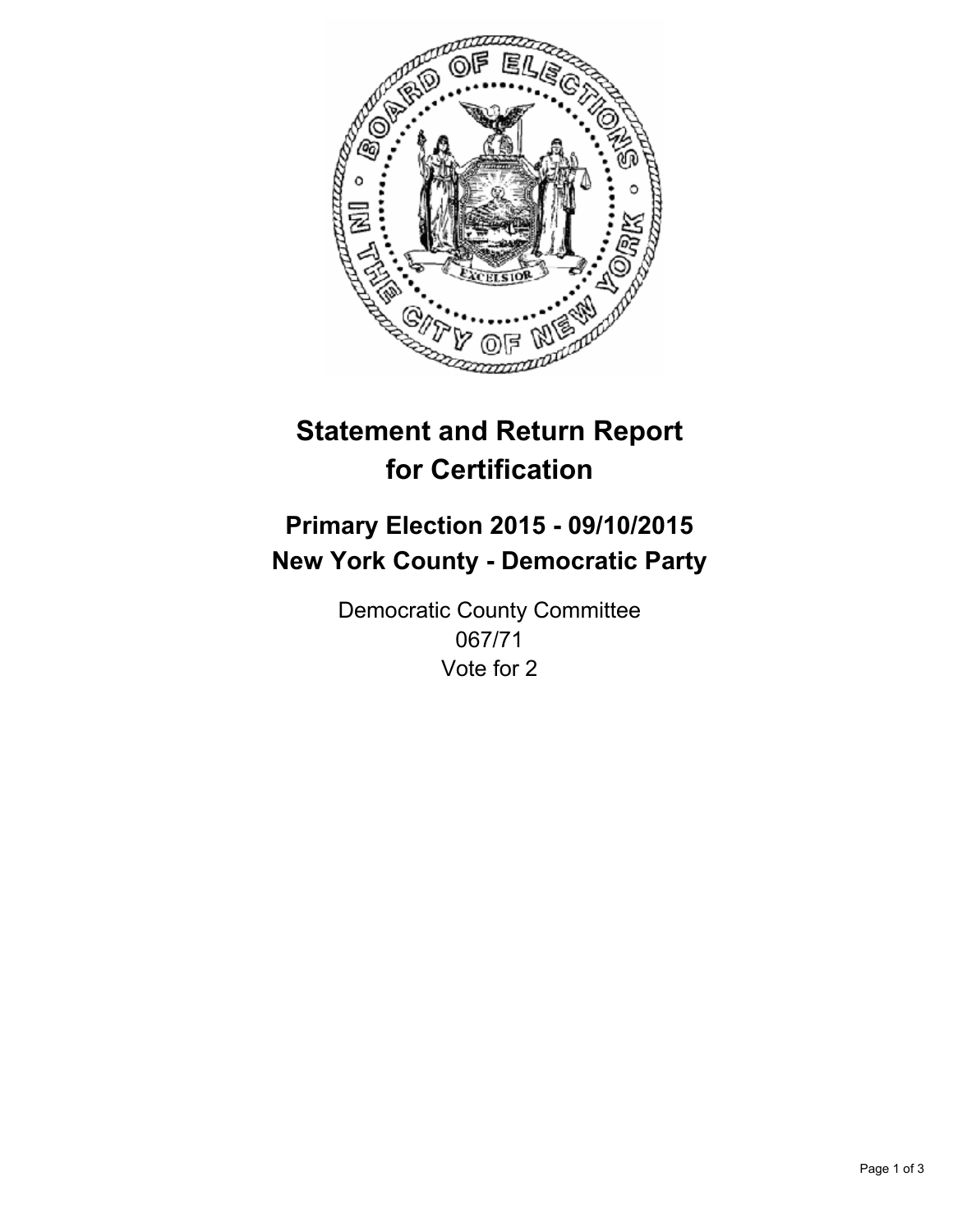

#### **Assembly District 71**

| <b>PUBLIC COUNTER</b>                                    | 20 |
|----------------------------------------------------------|----|
| ABSENTEE/MILITARY                                        |    |
| <b>AFFIDAVIT</b>                                         | 0  |
| <b>Total Ballots</b>                                     | 21 |
| Less - Inapplicable Federal/Special Presidential Ballots | 0  |
| <b>Total Applicable Ballots</b>                          | 21 |
| <b>JAZMIN DEL VALLE</b>                                  | 9  |
| <b>ALANA CANTILLO</b>                                    | 8  |
| DIANE C. LANE-HYMANS                                     | 4  |
| UNATTRIBUTABLE WRITE-IN (WRITE-IN)                       |    |
| <b>Total Votes</b>                                       | 22 |
| Unrecorded                                               | 20 |